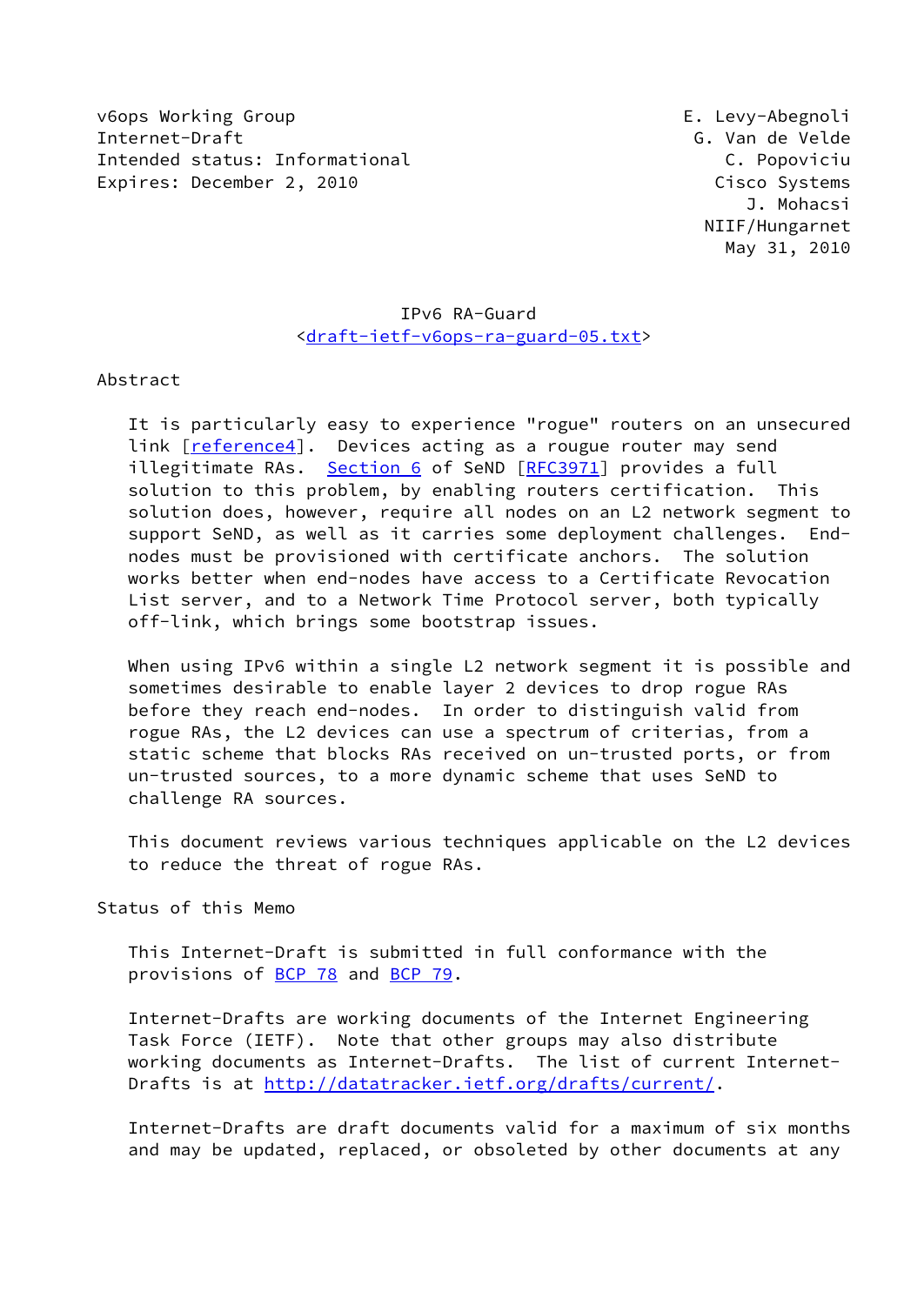Internet-Draft TPv6 RA-Guard May 2010

 time. It is inappropriate to use Internet-Drafts as reference material or to cite them other than as "work in progress."

This Internet-Draft will expire on December 2, 2010.

Copyright Notice

 Copyright (c) 2010 IETF Trust and the persons identified as the document authors. All rights reserved.

This document is subject to **[BCP 78](https://datatracker.ietf.org/doc/pdf/bcp78)** and the IETF Trust's Legal Provisions Relating to IETF Documents [\(http://trustee.ietf.org/license-info](http://trustee.ietf.org/license-info)) in effect on the date of publication of this document. Please review these documents carefully, as they describe your rights and restrictions with respect to this document. Code Components extracted from this document must include Simplified BSD License text as described in Section 4.e of the Trust Legal Provisions and are provided without warranty as described in the Simplified BSD License.

 This document may contain material from IETF Documents or IETF Contributions published or made publicly available before November 10, 2008. The person(s) controlling the copyright in some of this material may not have granted the IETF Trust the right to allow modifications of such material outside the IETF Standards Process. Without obtaining an adequate license from the person(s) controlling the copyright in such materials, this document may not be modified outside the IETF Standards Process, and derivative works of it may not be created outside the IETF Standards Process, except to format it for publication as an RFC or to translate it into languages other than English.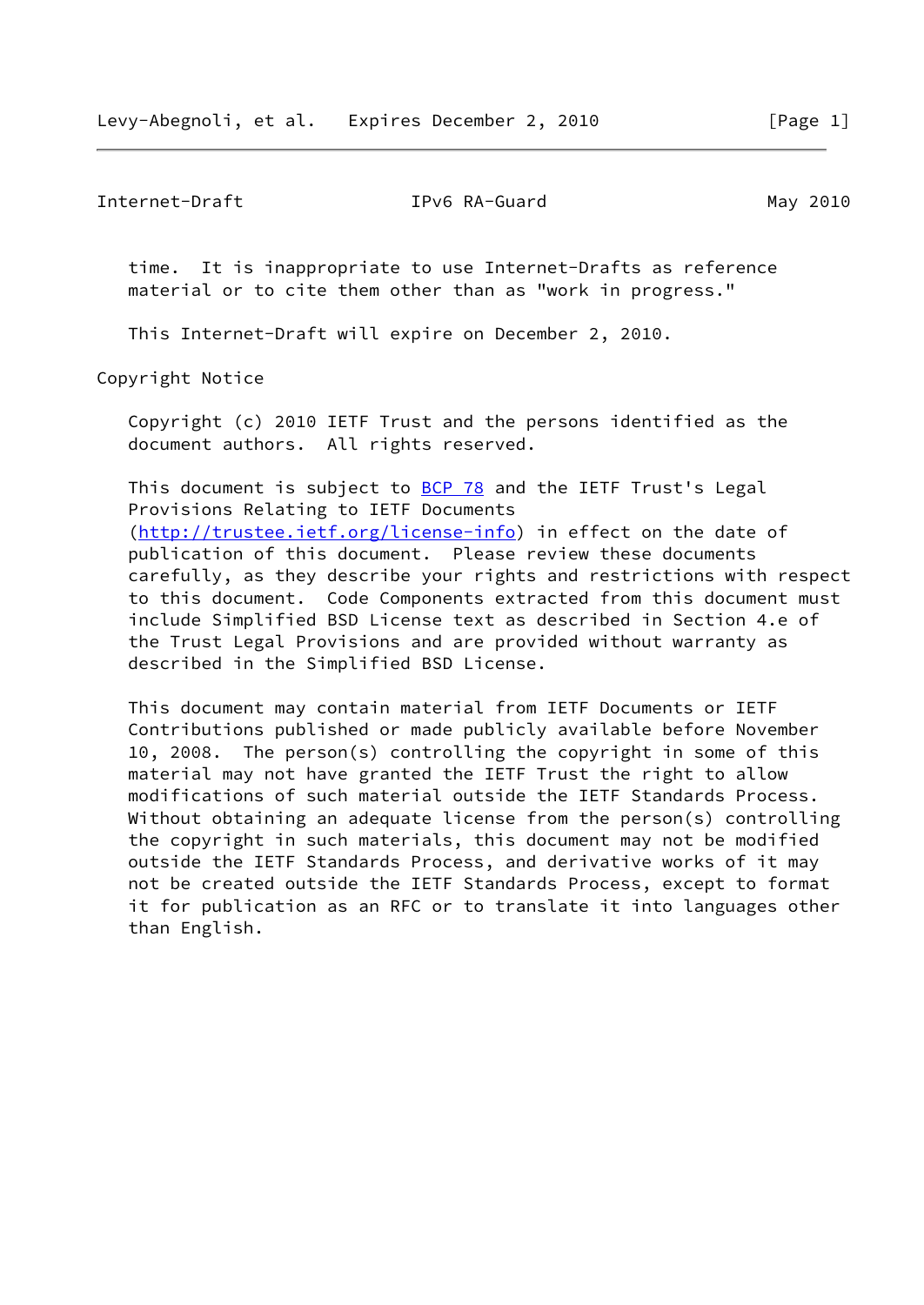Levy-Abegnoli, et al. Expires December 2, 2010 [Page 2]

Internet-Draft **IPv6 RA-Guard** May 2010

Table of Contents

| 3.                               |  |  |  |  |
|----------------------------------|--|--|--|--|
|                                  |  |  |  |  |
|                                  |  |  |  |  |
|                                  |  |  |  |  |
| 5. RA-Guard Use Considerations 8 |  |  |  |  |
| 6.                               |  |  |  |  |
| 7.                               |  |  |  |  |
| 8.                               |  |  |  |  |
|                                  |  |  |  |  |
| 9.1. Normative References 9      |  |  |  |  |
| 9.2. Informative References 9    |  |  |  |  |
|                                  |  |  |  |  |
|                                  |  |  |  |  |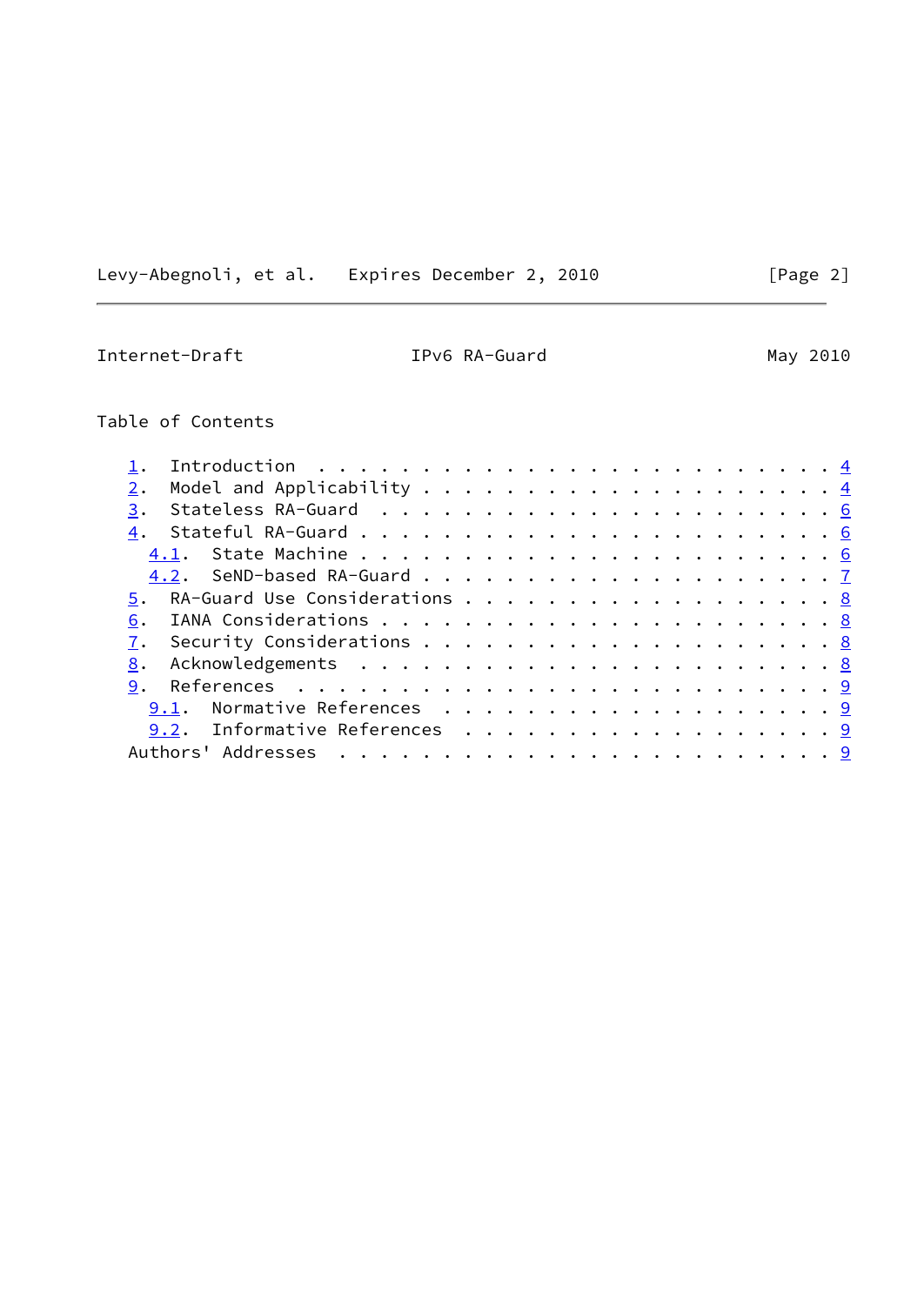Levy-Abegnoli, et al. Expires December 2, 2010 [Page 3]

<span id="page-3-1"></span>Internet-Draft TPv6 RA-Guard May 2010

# <span id="page-3-0"></span>[1](#page-3-0). Introduction

 When operating IPv6 in a shared L2 network segment without complete SeND support by all devices connected or without the availability of the infrastructure necessary to support SeND, there is always the risk of facing operational problems due to rogue Router Advertisements generated maliciously or unintentionally by unauthorized or improperly configured routers connecting to the segment.

 There are several examples of work done on this topic which resulted in several related studies [[reference1\]](#page-9-5) [\[reference2\]](#page-9-6) [\[reference3\]](#page-9-7).This document describes a solution framework for the rogue-RA problem where network segments are designed around a single or a set of L2-switching devices capable of identifying invalid RAs and blocking them. The solutions developed within this framework can span the spectrum from basic (where the port of the L2 device is statically instructed to forward or not to forward RAs received from the connected device) to advanced (where a criteria is used by the L2 device to dynamically validate or invalidate a received RA, this criteria can even be based on SeND mechanisms).

## <span id="page-3-2"></span>[2](#page-3-2). Model and Applicability

 RA-Guard applies to an environment where all messages between IPv6 end-devices traverse the controlled L2 networking devices. It does not apply to a shared media such as an Ethernet hub, when devices can communicate directly without going through an RA-Guard capable L2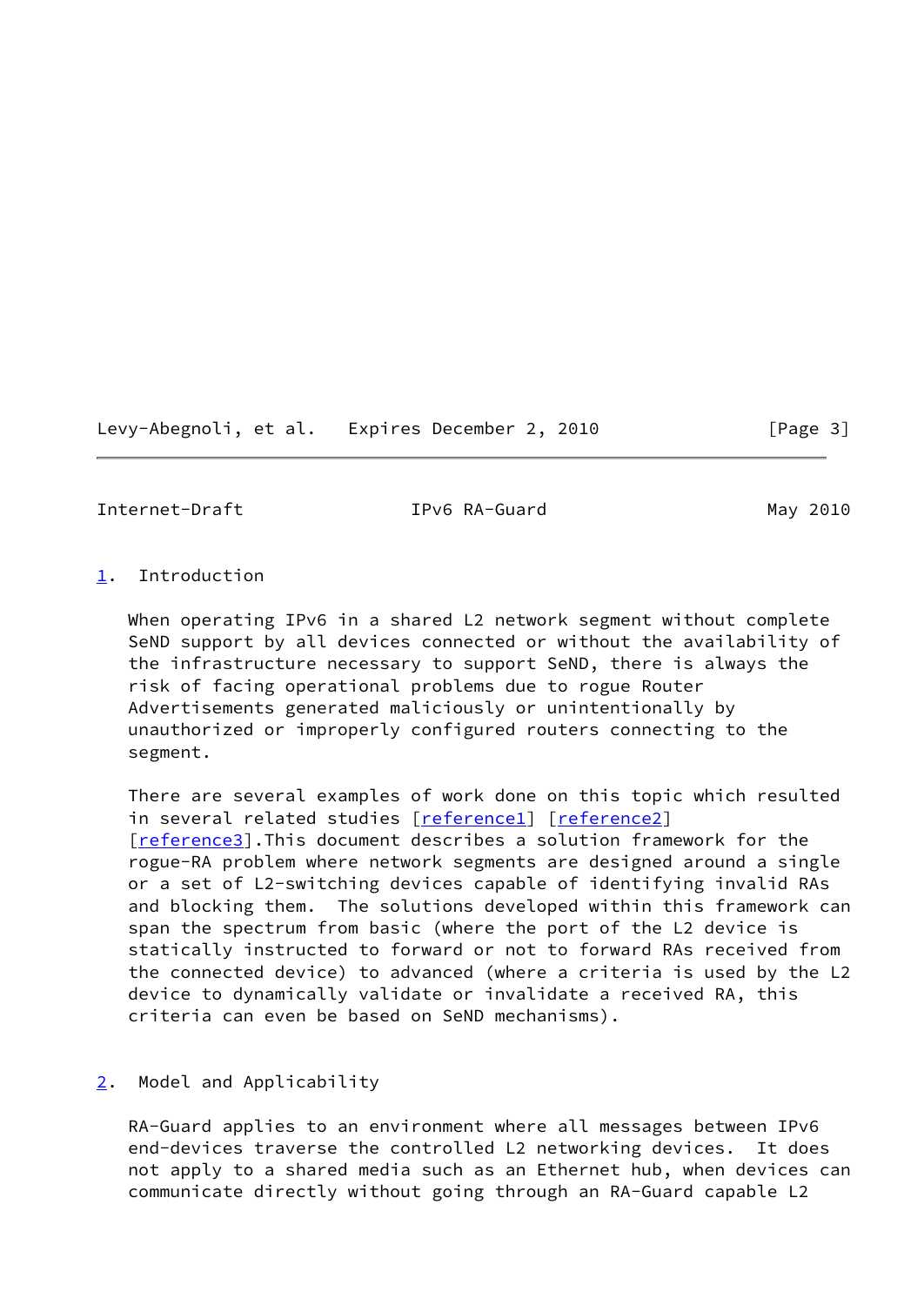networking device.

Figure 1 illustrates a deployment scenario for RA-Guard.

Levy-Abegnoli, et al. Expires December 2, 2010 [Page 4]

Internet-Draft TPv6 RA-Guard May 2010



 RA-Guard does not intend to provide a substitute for SeND based solutions. It actually intends to provide complementary solutions in those environments where SeND might not be suitable or fully supported by all devices involved. It may take time until SeND is ubiquitous in IPv6 networks and some of its large scale deployment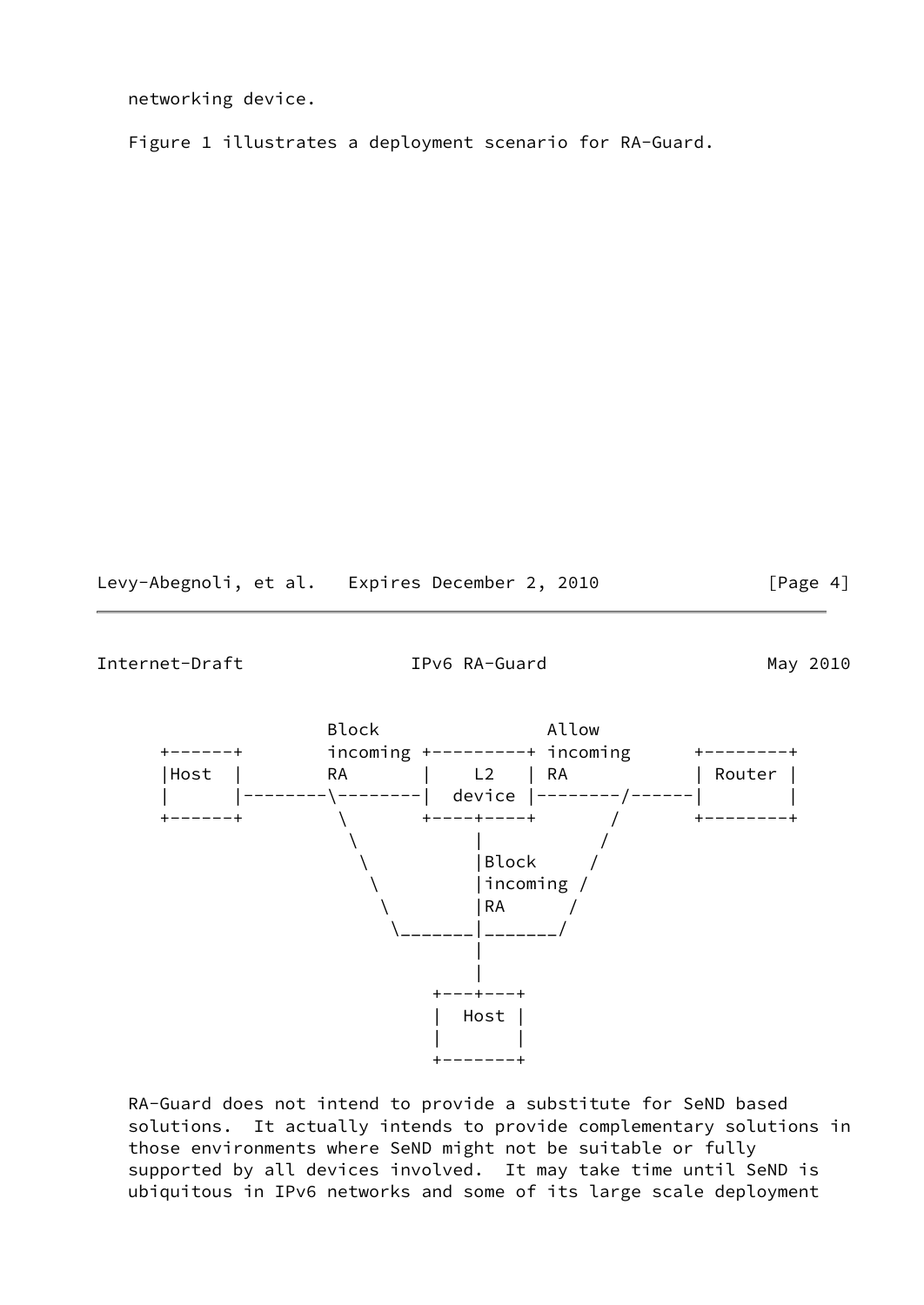aspects are sorted out such as provisioning hosts with trust anchors. It is also reasonable to expect that some devices might not consider implementing SeND at all such as IPv6 enabled sensors. An RA-Guard implementation which SeND-validates RAs on behalf of hosts would potentially simplify some of these challenges.

 RA-Guard can be seen as a superset of SEND with regard to router authorization. Its purpose is to filter Router Advertisements based on a set of criterias, from a simplistic "RA disallowed on a given interface" to "RA allowed from pre-defined sources" and up to full fladge SeND "RA allowed from authorized sources only".

 In addition to this granularity on the criteria for filtering out Router Advertisements, RA-Guard introduces the concept of router authorization proxy. Instead of each node on the link analyzing RAs and making an individual decision, a legitimate node-in-the-middle performs the analysis on behalf of all other nodes on the link. The analysis itself is not different from what each node would do: if SeND is enabled, the RA is checked against X.509 certificates. If any other criteria is in use, such as known L3 (addresses) or L2 (link-layer address, port number) legitimate sources of RAs, the node-in-the middle can use this criteria and filter out any RA that does not comply. If this node-in-the-middle is a L2 device, it will not change the content of the validated RA, and avoid any of the nd proxy pitfalls.

| Levy-Abegnoli, et al. Expires December 2, 2010 | [Page 5] |
|------------------------------------------------|----------|

<span id="page-5-1"></span>Internet-Draft TPv6 RA-Guard May 2010

 RA-Guard intends to provide simple solutions to the rogue-RA problem in contexts where simplicity is required while leveraging SeND in an context environment consisting of with a mix of SeND capable devices (L2 switches and routers) and devices that do not consistently use SeND. Furthermore, RA-Guard is useful to simplify SeND deployments, as only the L2 switch and the routers are required to carry certificates (their own and the trust anchor certificates).

## <span id="page-5-0"></span>[3](#page-5-0). Stateless RA-Guard

 Stateless RA-Guard examines incoming RAs and decide whether to forward or block them based solely on information found in the message or in the L2-device configuration. Typical information available in the frames received, useful for RA validation is: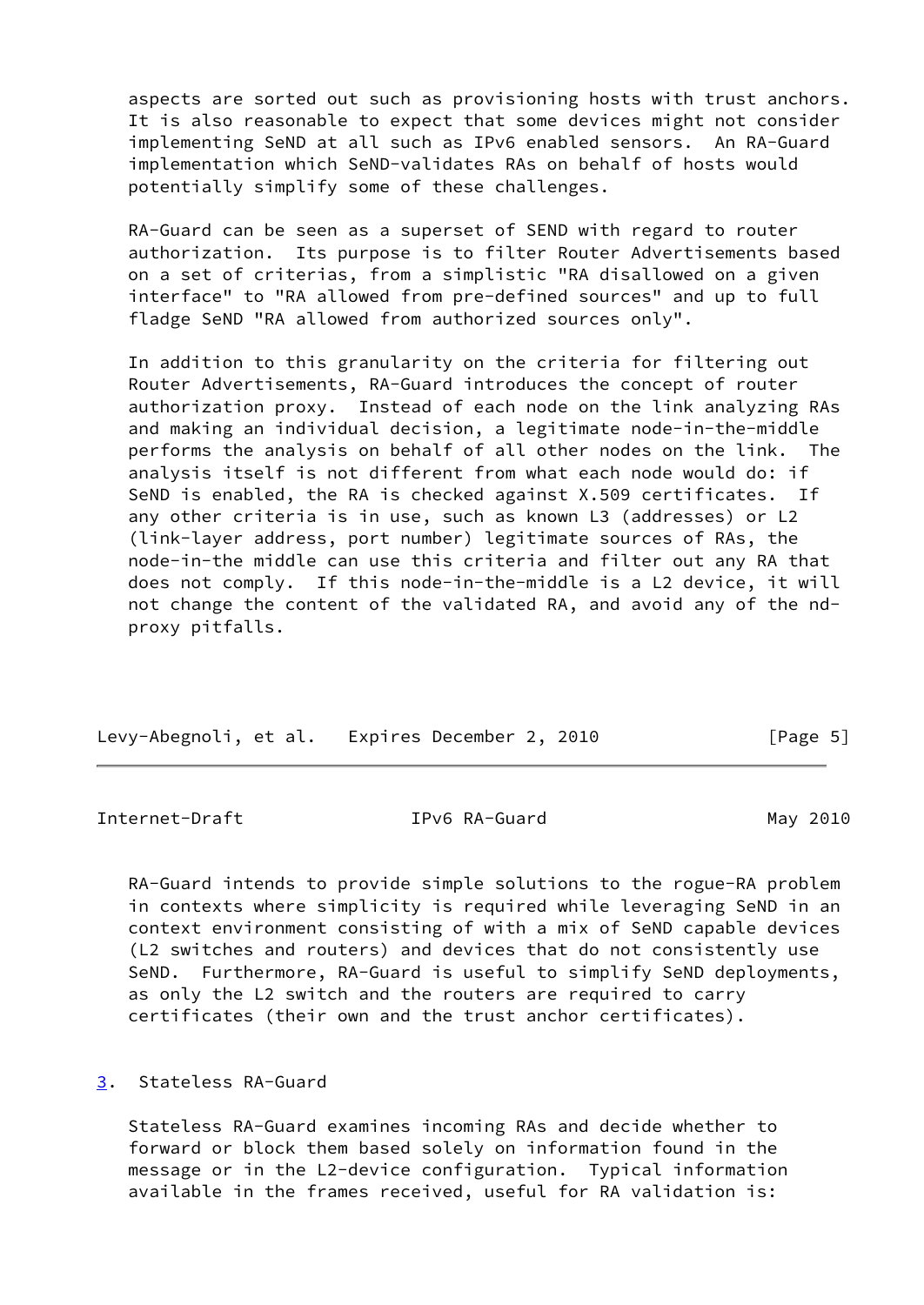- o Link-layer address of the sender
- o Port on which the frame was received
- o IP source address
- o Prefix list

 The following configuration information created on the L2-device can be made available to RA-Guard, to validate against the information found in the received RA frame:

- o Allowed/Disallowed link-layer address of RA-sender
- o Allowed/Disallowed ports for receiving RAs
- o Allowed/Disallowed IP source addresses of RA-sender
- o Allowed Prefix list and Prefix ranges
- o Router Priority

Once the L2 device has validated the content of the RA frame against the configuration, it forwards the RA to destination, whether unicast or multicast. Otherwise, the RA is dropped.

<span id="page-6-0"></span>[4](#page-6-0). Stateful RA-Guard

<span id="page-6-1"></span>[4.1](#page-6-1). State Machine

 Stateful RA-Guard learns dynamically about legitimate RA senders, and store this information for allowing subsequent RAs. A simple stateful scheme would be for the L2-device to listen to RAs during a certain period of time, then to allow subsequent RAs only on those ports on which valid RAs were received during this period. A more sophisticated stateful scheme is based on SeND, and is described in [Section 4.2](#page-7-0).

|  | Levy-Abegnoli, et al. Expires December 2, 2010 | [Page 6] |
|--|------------------------------------------------|----------|
|--|------------------------------------------------|----------|

<span id="page-6-2"></span>Internet-Draft TPv6 RA-Guard May 2010

 The state machine for stateful RA-Guard can be global, per-interface, or per-peer, depending on the scheme used for authorizing RAs.

 When RA-Guard is SEND-based, the state machine is per-peer and defined in [[RFC3971\]](https://datatracker.ietf.org/doc/pdf/rfc3971).

 When RA-Guard is using a discovery method, the state-machine of the RA-Guard capability consists of four different states: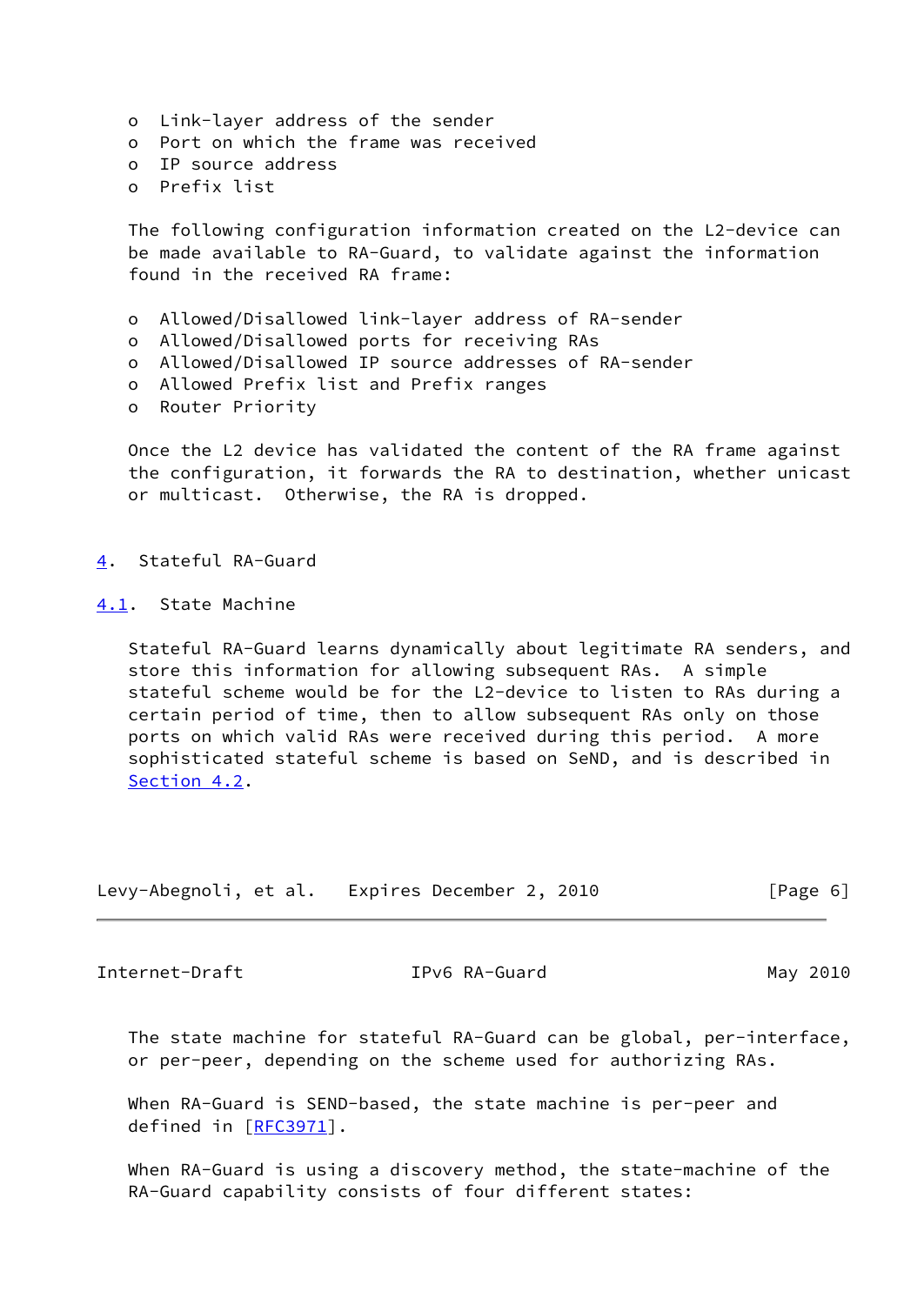o State 1: OFF

 A device or interface in RA-Guard "OFF" state, operates as if the RA-Guard capability is not available.

o State 2: LEARNING

 A device or interface in the RA-Guard "Learning" state is actively acquiring information about the devices connected to its interfaces. The learning process takes place over a pre defined period of time by capturing router advertisements or it can be event triggered. The information gathered is compared against pre-defined criteria which qualify the validity of the RAs.

 In this state, the RA-Guard enabled device or interface is either blocking all RAs until their validity is verified or, alternatively it can temporarily forward the RAs until the decision is being made.

o State 3: BLOCKING

 A device or interface running RA-Guard and in Blocking state will block ingress RA-messages.

o State 4: FORWARDING

 A device or interface running RA-Guard and in Forwarding state will accept ingress RAs and forward them to their destination/

 The transition between these states can be triggered by manual configuration or by meeting a pre-defined criteria.

# <span id="page-7-0"></span>[4.2](#page-7-0). SeND-based RA-Guard

 In this scenario, the L2 device is blocking or forwarding RAs based on SeND considerations. Upon capturing an RA on the interface, the L2-device will first verify the CGA address and the RSA signature, as specified in section [5 of \[RFC3971\]](https://datatracker.ietf.org/doc/pdf/rfc3971#section-5). RA should be dropped in case of failure of this verification. It will then apply host behavior as described in section [6.4.6 of \[RFC3971\].](https://datatracker.ietf.org/doc/pdf/rfc3971#section-6.4.6) In particular, the L2 device will attempt to retrieve a valid certificate from its cache for the public key referred to in the RA. If such certificate is found, the L2 device will forward the RA to destination. If not, the L2 device will generate a CPS, sourced with UNSPECIFIED address, to query the router certificate(s). It will then capture the CPA(s),

Levy-Abegnoli, et al. Expires December 2, 2010 [Page 7]

<span id="page-7-1"></span>Internet-Draft IPv6 RA-Guard May 2010

and attempt to validate the certificate chain. Failure to validate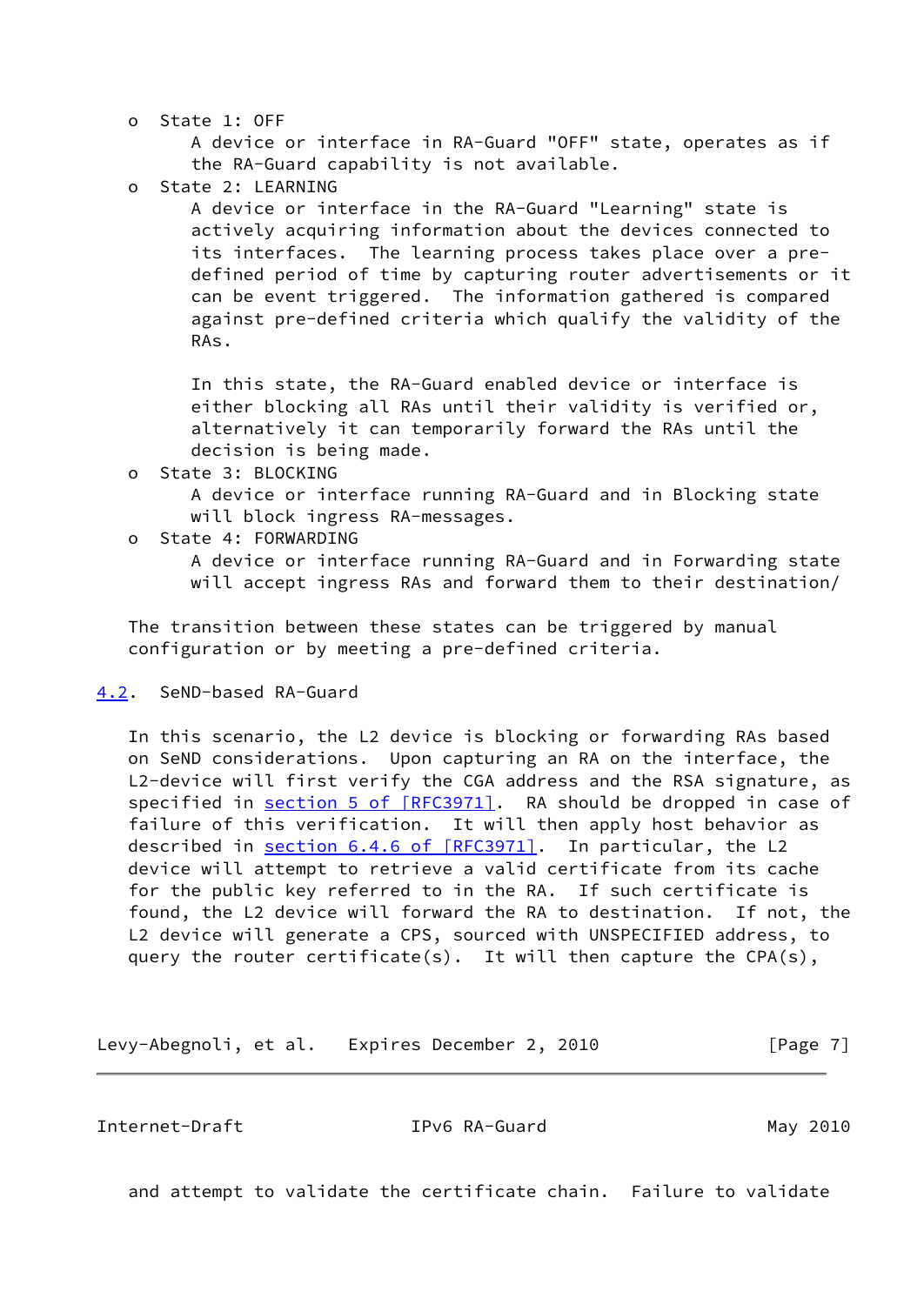the chain will result in dropping the RA. Upon validation success, the L2 device will forward the RA to destination and and store the router certificate in its cache.

 In order to operate in this scenario, the L2-device should be provisioned with a trust anchor certificate, as specified in [section](https://datatracker.ietf.org/doc/pdf/rfc3971#section-6) [6 of \[RFC3971\]](https://datatracker.ietf.org/doc/pdf/rfc3971#section-6). It may also establish a layer-3 connectivity with a CRL server and/or with and NTP server. Bootstrapping issue in this case can be resolved by using the configuration method to specify a trusted port to a first router, and send-based-ra-guard method on all other ports. The first router can then be used for NTP and CRL connectivity.

# <span id="page-8-1"></span>[5](#page-8-1). RA-Guard Use Considerations

 The RA-Guard mechanism is effective only when all messages between IPv6 devices in the target environment traverse controlled L2 networking devices. In the case of environments such as Ethernet hubs, devices can communicate directly without going through an RA- Guard capable L2 networking device, the RA-Guard feature cannot protect against rogue-RAs.

 RA-Guard mechanisms do not offer protection in environments where IPv6 traffic is tunneled.

<span id="page-8-0"></span>[6](#page-8-0). IANA Considerations

There are no extra IANA consideration for this document.

<span id="page-8-2"></span>[7](#page-8-2). Security Considerations

 Once RA-Guard has setup the proper criterias, for example, it identified that a port is allowed to receive RAs, or it identified legitimiate sources of RA, or certificate base, then there is no possible instances of accidently filtered legitimate RA's assuming the RA-Guard filter enforcement follows strictly the RA-Guard criteria's.

## <span id="page-8-3"></span>[8](#page-8-3). Acknowledgements

 The authors dedicate this document to the memory of Jun-ichiro Hagino (itojun) for his contributions to the development and deployment of IPv6.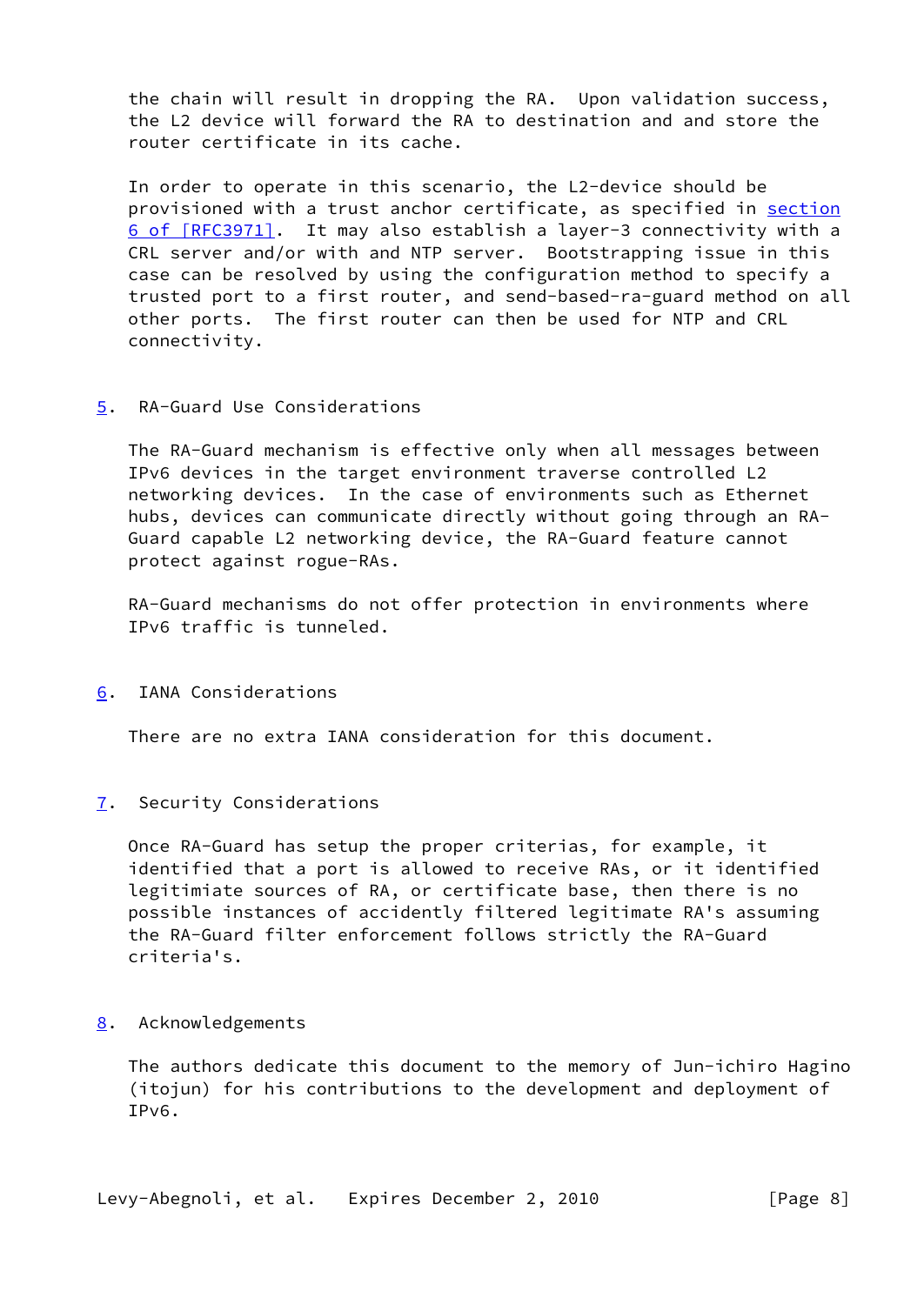<span id="page-9-2"></span>Internet-Draft TPv6 RA-Guard May 2010

#### <span id="page-9-1"></span>[9](#page-9-1). References

<span id="page-9-3"></span>[9.1](#page-9-3). Normative References

- [RFC3971] Arkko, J., Kempf, J., Zill, B., and P. Nikander, "SEcure Neighbor Discovery (SEND)", [RFC 3971,](https://datatracker.ietf.org/doc/pdf/rfc3971) March 2005.
- [RFC4861] Narten, T., Nordmark, E., Simpson, W., and H. Soliman, "Neighbor Discovery for IP version 6 (IPv6)", [RFC 4861](https://datatracker.ietf.org/doc/pdf/rfc4861), September 2007.

### <span id="page-9-4"></span>[9.2](#page-9-4). Informative References

#### <span id="page-9-5"></span>[reference1]

 LORIA/INRIA, "NDPMon - IPv6 Neighbor Discovery Protocol Monitor (<http://ndpmon.sourceforge.net/>)", November 2007.

#### <span id="page-9-6"></span>[reference2]

 KAME Project, "rafixd - developed at KAME - An active rogue RA nullifier ([http://www.kame.net/dev/cvsweb2.cgi/](http://www.kame.net/dev/cvsweb2.cgi/kame/kame/kame/rafixd/) [kame/kame/kame/rafixd/](http://www.kame.net/dev/cvsweb2.cgi/kame/kame/kame/rafixd/))", November 2007.

#### <span id="page-9-7"></span>[reference3]

 Hagino (itojun), Jun-ichiro., "Discussion of the various solutions [\(http://ipv6samurais.com/ipv6samurais/](http://ipv6samurais.com/ipv6samurais/demystified/rogue-RA.html) [demystified/rogue-RA.html\)](http://ipv6samurais.com/ipv6samurais/demystified/rogue-RA.html)", 2007.

#### <span id="page-9-0"></span>[reference4]

 Chown, Tim. and Stig. Venaas, "Rogue IPv6 Router Advertisement Problem [\(draft-ietf-v6ops-rogue-ra-00.txt](https://datatracker.ietf.org/doc/pdf/draft-ietf-v6ops-rogue-ra-00.txt))", May 2009.

## Authors' Addresses

 Eric Levy Abegnoli Cisco Systems Village d'Entreprises Green Side - 400, Avenue Roumanille Biot - Sophia Antipolis, PROVENCE-ALPES-COTE D'AZUR 06410 France

 Phone: +33 49 723 2620 Email: elevyabe@cisco.com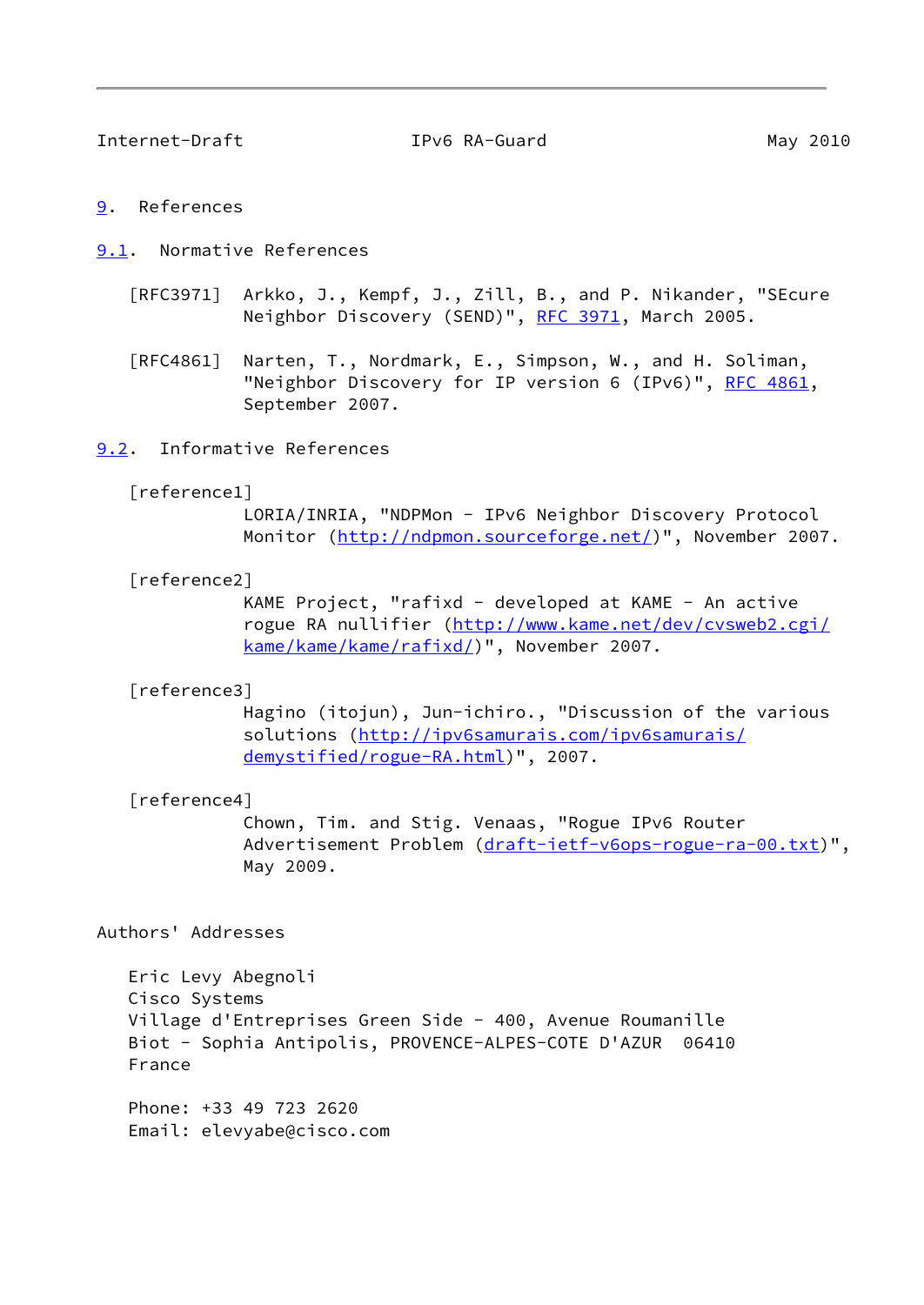Internet-Draft TPv6 RA-Guard May 2010

 Gunter Van de Velde Cisco Systems De Kleetlaan 6a Diegem 1831 Belgium

 Phone: +32 2704 5473 Email: gunter@cisco.com

 Ciprian Popoviciu Cisco Systems 7025-6 Kit Creek Road Research Triangle Park, North Carolina NC 27709-4987 USA

 Phone: +1 919 392-3723 Email: cpopovic@cisco.com

 Janos Mohacsi NIIF/Hungarnet 18-22 Victor Hugo Budapest H-1132 Hungary

 Phone: tbc Email: mohacsi@niif.hu